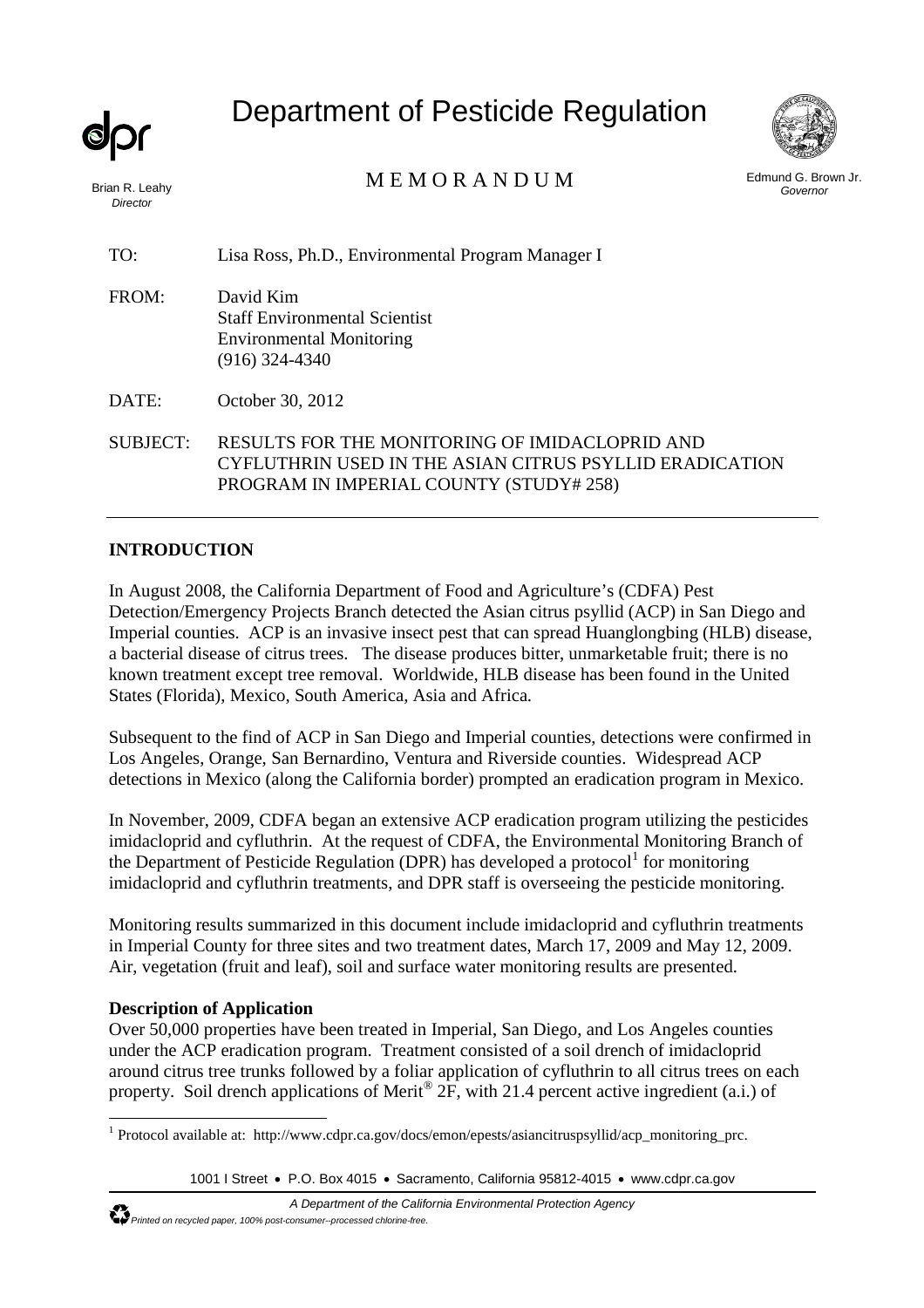11.8 percent a.i. of β-cyfluthrin, were made at a dilution rate of 2.2 ounces Tempo® SC Ultra per imidacloprid<sup>2</sup>, were delivered at a dilution rate of 16 ounces per 100 gallons of water (two gallons per inch of trunk growth) through a Bean Spray Gun with a #10 tip attached to a 300 foot hose connected to the application truck tank. Foliar applications of Tempo<sup>®</sup> SC Ultra (Bayer), 100 gallons of water. The pesticide was delivered through a Wheaton® Treegun equipped with a #8 nozzle tip attached to a 300 foot hose connected to the application truck tank. All applications were performed or supervised by CDFA staff.

# **MATERIALS AND METHODS**

The materials and methods used for monitoring imidacloprid and cyfluthrin treatments in Imperial County are described below. Air, vegetation and soil were sampled at various pesticide application intervals: pre-treatment (background), treatment, and post-treatment. Surface water was sampled downstream of the treatment area. The pesticide application tank was also sampled to establish pesticide concentrations at the time of treatment. Table 1 identifies the number of samples collected and analyzed for imidacloprid and cyfluthrin for each sampling medium at each treatment site. Table 2 identifies the analytical methods used for each sampling medium. All samples were analyzed by CDFA's Center for Analytical Chemistry.

#### **Sampling Sites**

Three sampling sites were selected for Imperial County; these sites are identified as I 1 and I 2, located in Calexico, and I 5 in Heber; surface water samples were collected from the New River (Figure 1). Treatment for sites I 1 and I 2 took place on March 17, 2009; treatment for site I 5 occurred on May 12, 2009.

#### **Air Sampling**

All air samples were collected using XAD- 2 tubes (SKC# 226-30-02) and SKC air samplers (SKC# 224-PCXR8) calibrated at approximately 3 liters-per-minute. Air sampling equipment was located outdoors in an open area. Samples were collected at the following treatment intervals: 1) 12-18 hours prior to pesticide application; 2) the duration of the application plus one hour; and 3) the interval immediately following the application period sample (sample #2), plus 24 hours. Samples were stored on dry ice until delivered to the laboratory for analysis.

#### **Leaf Sampling**

Whole leaves were collected in close proximity to air monitoring sites. Two samples were collected: one prior to foliar application and the second after the spray had dried (one hour after treatment). Before- and after-treatment samples were collected from the same trees. Samples

<sup>&</sup>lt;sup>2</sup> The mention of commercial products, their source, or use in connection with this eradication project is not to be construed as an actual or implied endorsement of such products.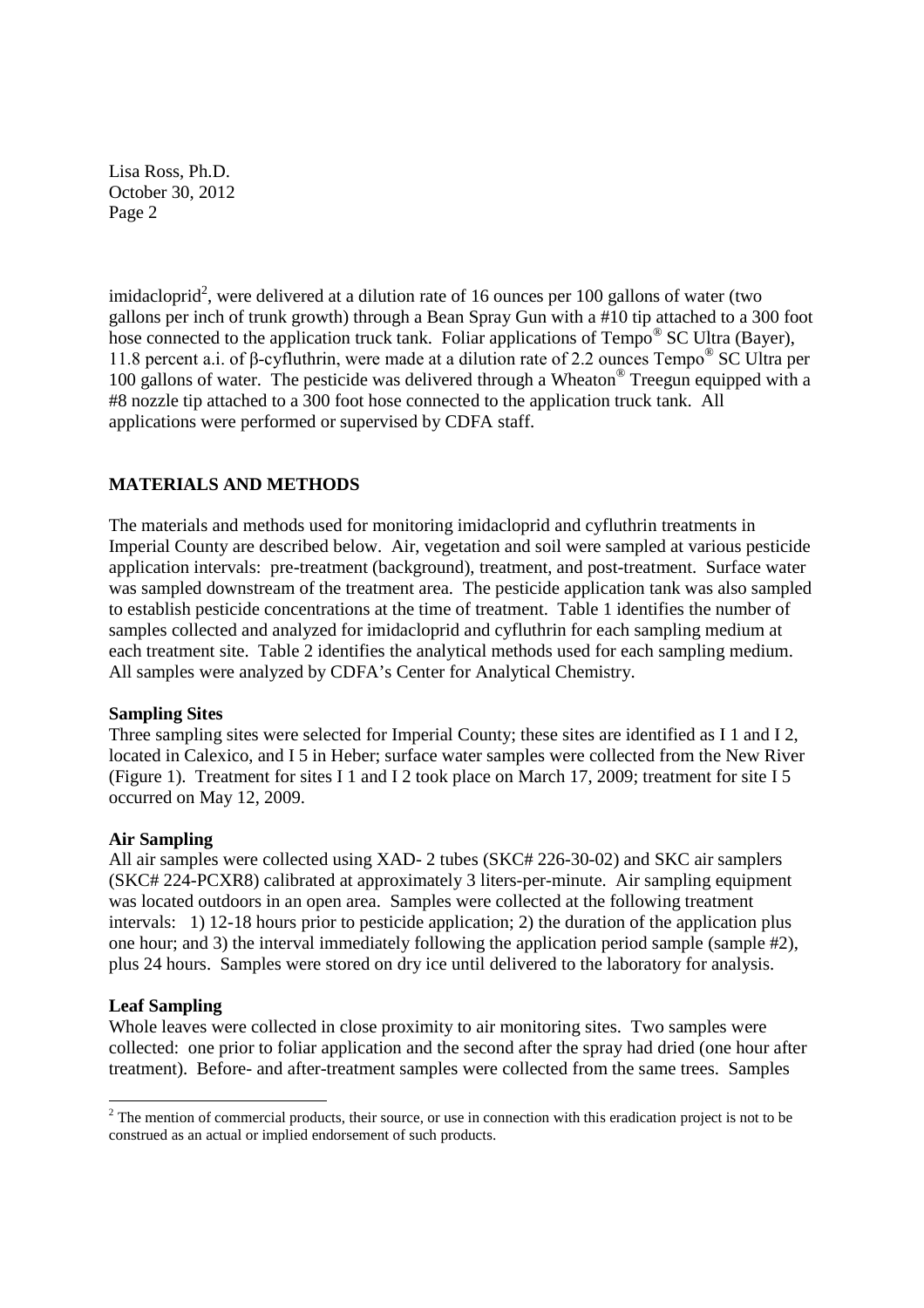were placed in a 4-ounce glass jar sealed with a Teflon®-lined lid, stored on wet ice, and delivered to the laboratory within 24 hours.

## **Fruit Sampling**

Fruit samples were collected at the time of pesticide treatment if the fruit was ripe; this was done to confirm tolerances<sup>3</sup> were not exceeded. Each sample was a composite of multiple fruit samples collected from a single property or tree. Samples were collected at various intervals when mature fruit was available; background samples were collected prior to pesticide application, post-application samples were collected after spray residue had dried. All samples were collected in paper bags and stored on wet ice until delivered to the laboratory.

## **Soil Sampling**

Soil was sampled at treatment sites to measure the concentration of imidacloprid and cyfluthrin in soil before and after treatment. Each sample consisted of three randomly selected soil cores, taken to a depth of 1 inch. Cores were collected using a 2-1/2 inch (28.56 square centimeter [cm<sup>2</sup>]) diameter stainless steel tube and composited into one wide mouth Mason<sup>®</sup> jar with an aluminum foil lined lid. All samples were stored on dry ice (or frozen at -20°C) until delivered to the laboratory.

#### **Surface Water Sampling**

Surface water samples were collected near the treatment site. Samples were collected in one liter amber glass bottles with Teflon® lined lids. Surface water samples were stored and transported refrigerated (on wet or blue ice) until delivered to the laboratory.

#### **Tank Mixture Sampling**

Tank mixtures were sampled to establish the concentration of imidacloprid and cyfluthrin in the spray material. Samples were collected from treatment spray guns during or immediately after treatment. Samples consisted of half filled 500 milliliter Nalgene® wide mouth bottles; each bottle was triple bagged and kept on wet ice or refrigerated until delivered to the laboratory.

#### **Quality Control**

The CDFA Center for Analytical Chemistry analyzed all samples collected for this monitoring study. Standard operating procedures for continuing quality control (QC) measures are specified in QA/QC 001.00 (http://www.cdpr.ca.gov/docs/emon/pubs/sops/qaqc001.pdf). Continuing QC samples are evaluated by laboratory chemists and adjustments are made to the analytical equipment on an as-needed basis to ensure analytical integrity.

<sup>3</sup> In this context, the term *tolerances* refers to the U.S EPA limits placed on the amount of pesticide residue that can be left on foods marketed in the United States. For more information regarding pesticide tolerances, see http://www.epa.gov/opp00001/regulating/ tolerances.htm and http://www.epa.gov/opp00001/food/viewtols.htm.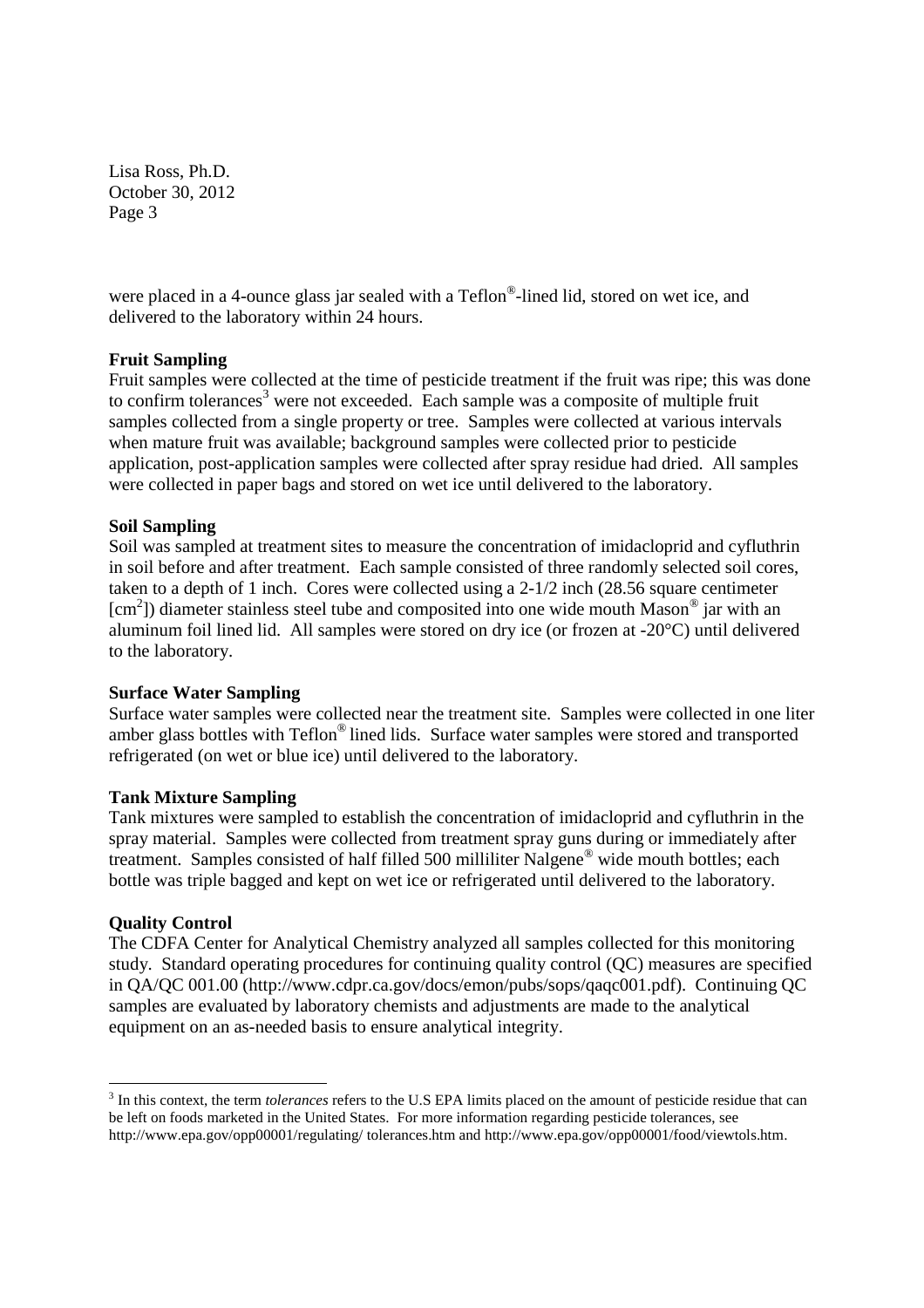#### **RESULTS AND DISCUSSION**

#### **Air**

A total of 12 air samples were collected. Three samples were collected for each pesticide at site I 1 for the March 17, 2009, treatment; similarly, three samples were collected for each pesticide at the I 5 site for the treatment on May 12, 2009. All samples contained no detectable amount of either imidacloprid or cyfluthrin in the pre-treatment, treatment and post-treatment samples (Table 3).

Acute inhalation screening levels have been developed by DPR in consultation with the Office of Environmental Health Hazard Assessment for imidacloprid and cyfluthrin at 150 micrograms per cubic meter ( $\mu$ g/m<sup>3</sup>) and 1.04  $\mu$ g/m<sup>3</sup>, respectively. Imidacloprid reporting limits were low enough to ensure air concentrations did not exceed acute screening levels. Pre- and post-treatment reporting limits for cyfluthrin were also adequate. In contrast, due to a short sampling period during cyfluthrin treatment (under three hours), the reporting limits were 1.1  $\mu$ g/m<sup>3</sup>. However, homeowners were not present in the yard during treatment and therefore not exposed to cyfluthrin residues at this time. In addition, cyfluthrin was not detected in samples collected after treatment and the acute screening level was not exceeded.

#### **Leaf Samples**

Pre- and post-treatment whole leaf samples were collected at monitoring sites I 1 and I 2 for the March 17, 2009, treatment and analyzed for total residue (Table 4). All pre-treatment samples contained no detectable residues of either imidacloprid or cyfluthrin; a single post-treatment sample from site I 1 contained 0.06 parts per million (ppm) of cyfluthrin.

#### **Fruit Samples**

Fruit samples (lemon rind and pulp) from treatment site I 1 and I 2 contained no detected imidacloprid residues for the March 17, 2009, treatment (Table5).<sup>4</sup> Samples collected at site I 5 for the May 12, 2009, treatment contained imidacloprid resides of 0.23 and 0.02 ppm for posttreatment composite samples collected 29 and 72 weeks post-treatment, respectively. Imidacloprid is a soil applied systemic pesticide that takes time to be taken up by plant roots and distributed to fruit hence residues are not detected immediately after application. In contrast, cyfluthrin is applied to plant surfaces and residues may be detected immediately after treatment. Cyfluthrin was detected (0.08 ppm) in a sample collected after the March 17, 2009, treatment at

 $4$  Complete fruit sample results for all Imperial County sites are described in the July 29, 2011, memorandum from David Kim to Lisa Ross, subject line: *Preliminary results for the 2009-2010 fruit monitoring of imidacloprid and cyfluthrin used in the Asian citrus psyllid eradication program in Imperial, San Diego, and Los Angeles counties*. Memorandum available at

http://www.cdpr.ca.gov/docs/emon/epests/asiancitrispsyllid/acp\_fruit\_prelimin\_results\_july\_2011.pdf.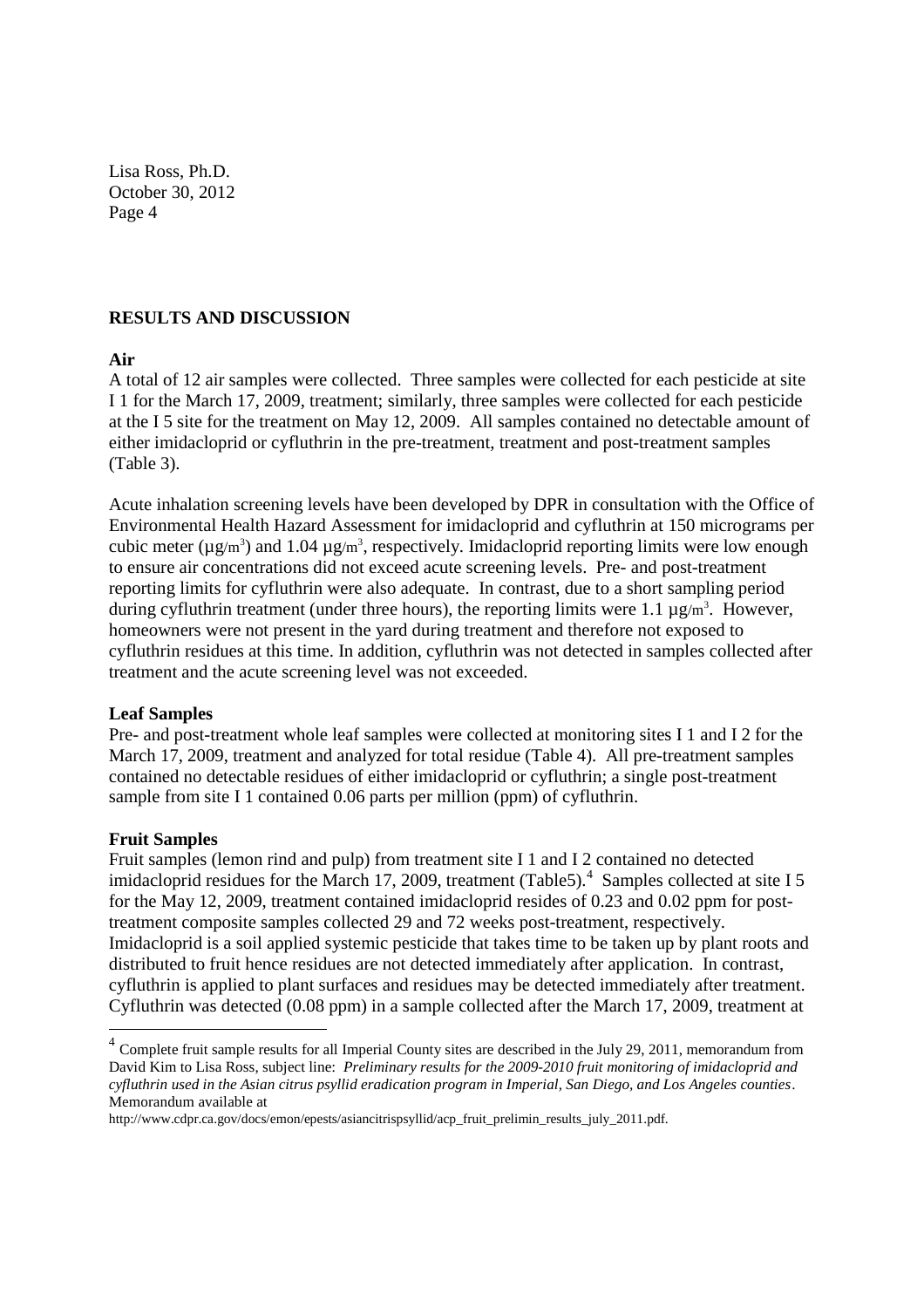site I 1 (0 weeks post-treatment), but was not detected in multiple samples from sites I 2 (March 17, 2009, treatment) and I 5 (May 12, 2009, treatment) for various post-treatment periods.

No fruit samples exceeded United States Environmental Protection Agency (U.S. EPA) tolerances for citrus (0.70 and 0.20 ppm for imidacloprid and cyfluthrin, respectively).

## **Soil Samples**

Soil samples were collected from monitoring sites I 1 and I 2 (Table 6). Post-treatment samples from site I 1 exhibited residue levels of 26.9 ppm for imidacloprid and 0.06 ppm for cyfluthrin. Post-treatment samples from site I 2 contained 46.6 ppm imidacloprid and 0.11 ppm cyfluthrin.

## **Surface Water Samples**

Surface water samples were collected from the New River. Two samples were collected: one sample was analyzed for imidacloprid, the other for cyfluthrin. A trace<sup>5</sup> amount of imidacloprid was detected; cyfluthrin was not detected (Table 7).

No urban irrigation runoff was observed and urban rain runoff sampling was not attempted due to limited rainfall. Agricultural runoff samples collected from the New River and agricultural drains in Imperial County contained imidacloprid concentrations between not detected (ND) to 3.29 parts per billion (ppb) (Starner and Goh  $2011$ ).<sup>6</sup>

# **Tank Mix**

Tank samples averaged concentrations of 0.029 and 0.0014 percent a.i. of imidacloprid and cyfluthrin, respectively, for treatment sites I 2 and I 5 (Table 8). Theoretical calculation of percent a.i. was 0.027 percent imidacloprid and 0.0020 percent cyfluthrin.

# **CONCLUSION**

Imidacloprid and cyfluthrin monitoring for treatments in Imperial County on March 17, 2009, and May 12, 2009, yielded the following results:

• Pre-treatment, treatment and post-treatment air samples from treatment sites I 1 and I 5 contained no detected residues of imidacloprid or cyfluthrin.

 $<sup>5</sup>$  A trace detection is defined as detection of the analyte above the method detection limit, but below the reporting</sup> limit. (The reporting limit for imidacloprid in surface water for this study was 0.05 parts per billion.) The determination of a trace detection is based upon the chemist's professional judgment.

<sup>6</sup> Journal article *Detections of the neonicotinoid insecticide imidacloprid in surface waters of three agricultural regions of California, USA, 2010-2011* available at http://www.springerlink.com/content/566t681j31233742/.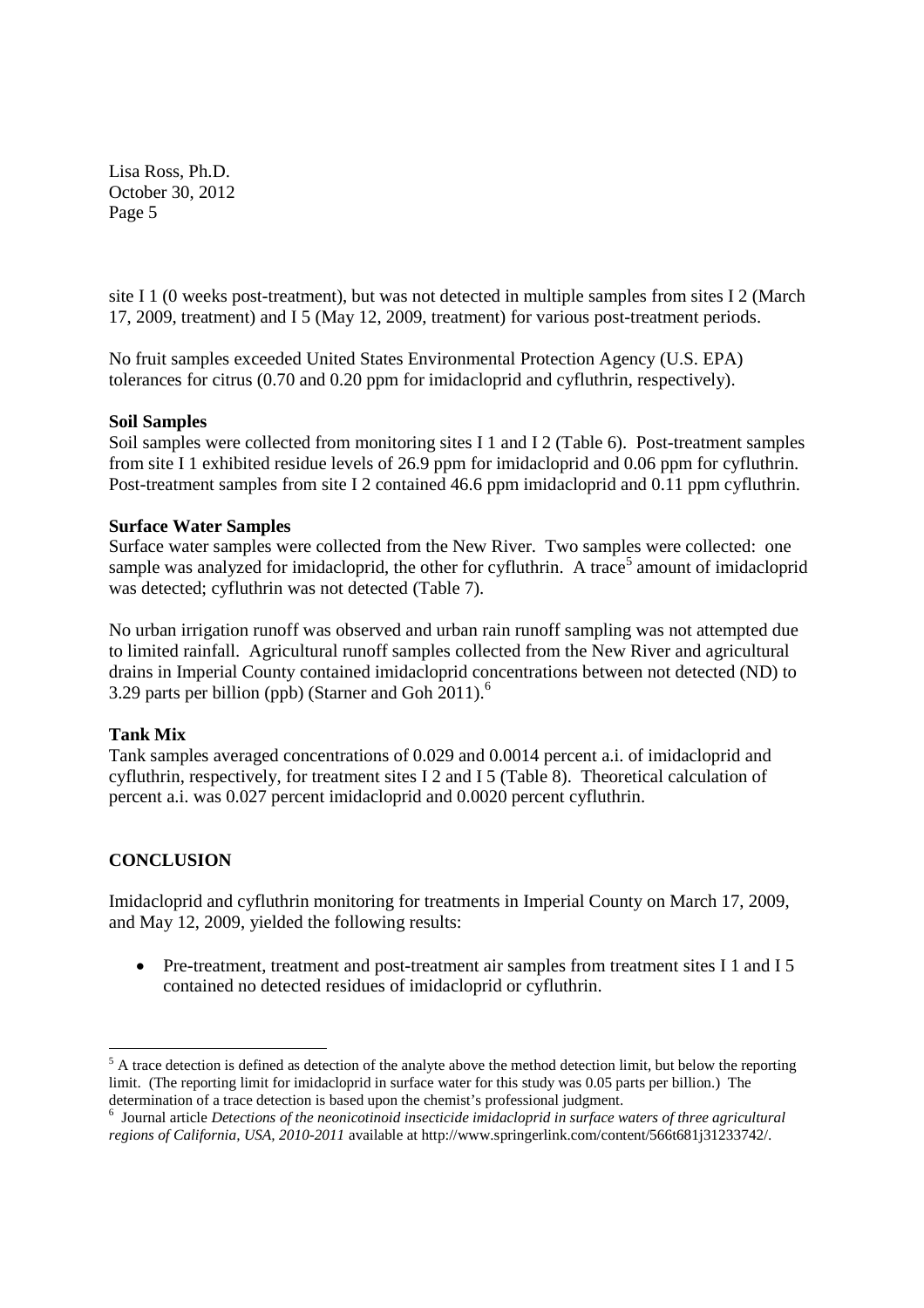- The post-treatment leaf sample from treatment site I 1 showed no detected imidacloprid residue, but contained 0.06 ppm of cyfluthrin. Pre- and post-treatment samples from site I 2 contained no detected residues of imidacloprid; samples from I 2 were not analyzed for cyfluthrin.
- No whole fruit samples (lemon rind and pulp) exceeded U.S. EPA tolerances for citrus. Fruit samples from treatment site I 1 and I 2 contained no detected imidacloprid residues for the March 17, 2009, treatment. Samples collected at site I 5 for the May 12, 2009, treatment contained imidacloprid residues of 0.23 and 0.02 ppm for post-treatment composite samples collected 29 and 72 weeks post-treatment, respectively. Cyfluthrin was detected (0.08 ppm) in a sample collected at site I 1 0 weeks post-treatment (for the March 17, 2009, treatment), but was not detected in multiple samples from sites I 2 (March 17, 2009, treatment) and I 5 (May 12, 2009, treatment) for various post-treatment periods.
- Post-treatment soil samples collected at sites I 1 and I 2 contained imidacloprid residue levels of 26.9 and 46.6 ppm, respectively. Post-treatment samples analyzed for cyfluthrin contained 0.06 and 0.11 ppm for sites I 1 and I 2, respectively.
- Two surface water samples were collected from the New River—one was analyzed for imidacloprid, the other for cyfluthrin. The sample analyzed for imidacloprid exhibited a trace detection; no cyfluthrin was detected in the sample analyzed for cyfluthrin.
- Tank samples collected at sites I 2 and I 5 over two treatment periods for imidacloprid yielded an average concentration of 0.029 percent a.i.; the theoretical calculation of the concentration was 0.027 percent.
- Tank samples collected at sites I 2 and I 5 over two treatment periods for cyfluthrin yielded an average concentration of 0.0014 percent a.i.; the theoretical calculation of the concentration was 0.0020 percent.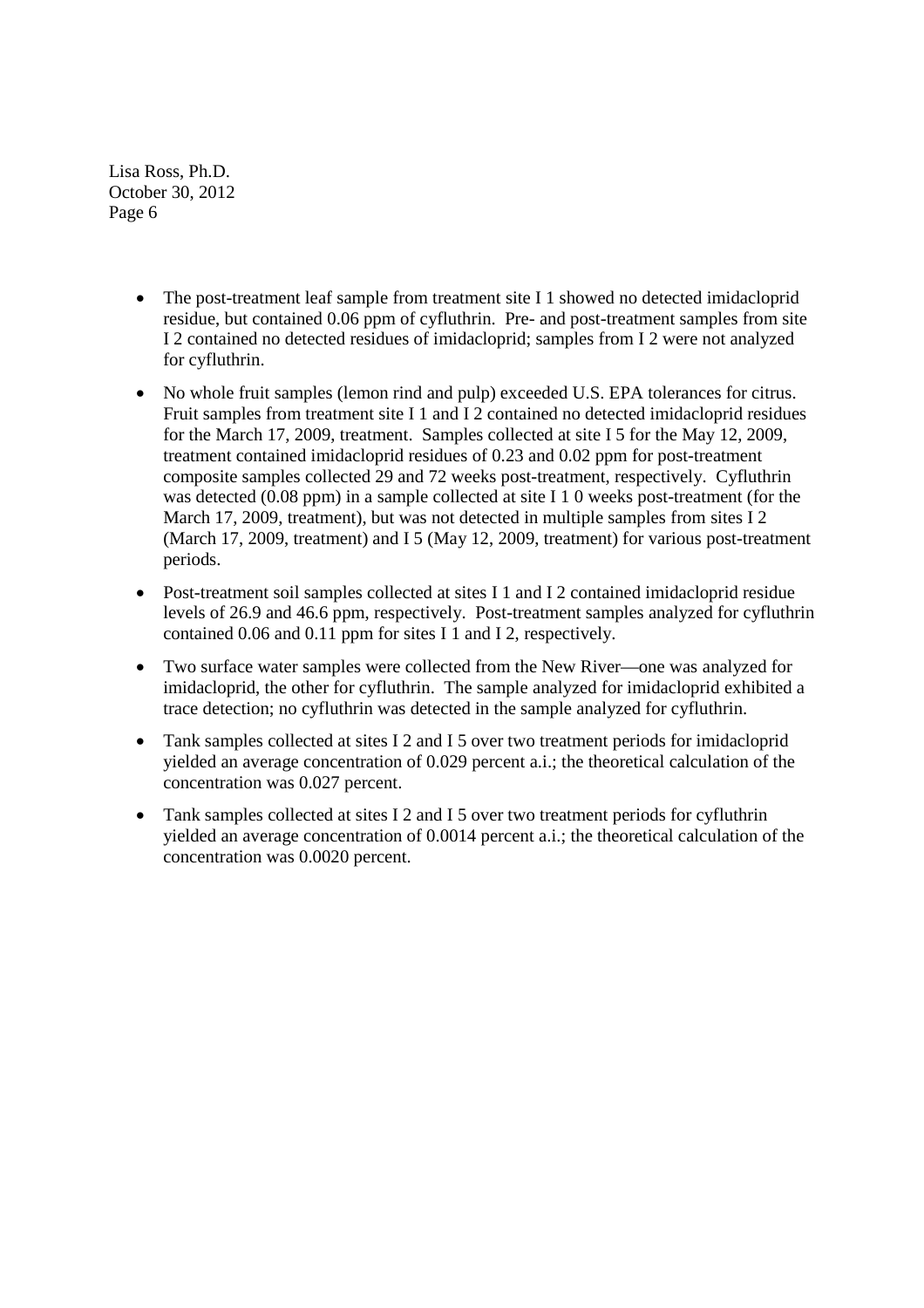| <b>Sampling Medium</b> | <b>Treatment Site</b> | <b>Number of Samples Taken</b><br>for Each Pesticide |                  |  |
|------------------------|-----------------------|------------------------------------------------------|------------------|--|
|                        |                       | Imidacloprid                                         | Cyfluthrin       |  |
|                        | I <sub>1</sub>        | 3                                                    | 3                |  |
| Air                    | I <sub>2</sub>        | $\boldsymbol{0}$                                     | $\boldsymbol{0}$ |  |
|                        | I 5                   | 3                                                    | 3                |  |
|                        | I <sub>1</sub>        | $\overline{2}$                                       | $\mathbf{1}$     |  |
| Leaf                   | I <sub>2</sub>        | $\overline{2}$                                       | $\overline{0}$   |  |
|                        | I <sub>5</sub>        | $\boldsymbol{0}$                                     | $\overline{0}$   |  |
|                        | I <sub>1</sub>        | $\mathfrak{2}$                                       | $\overline{2}$   |  |
| Fruit                  | I <sub>2</sub>        | $\overline{c}$                                       | $\overline{c}$   |  |
|                        | I 5                   | 3                                                    | $\overline{c}$   |  |
|                        | I <sub>1</sub>        | $\overline{2}$                                       | $\overline{2}$   |  |
| Soil                   | <b>I2</b>             | $\overline{2}$                                       | $\overline{2}$   |  |
|                        | I 5                   | $\overline{0}$                                       | $\boldsymbol{0}$ |  |
| Surface Water          | New River             | 1                                                    | $\mathbf{1}$     |  |
|                        | I <sub>1</sub>        | $\overline{0}$                                       | $\overline{0}$   |  |
| <b>Tank Mixture</b>    | 12                    | 1                                                    | 1                |  |
|                        | I 5                   |                                                      |                  |  |

**Table 1.** Number of samples collected in Imperial County for imidacloprid and cyfluthrin in air, vegetation, soil, surface water and the application tank.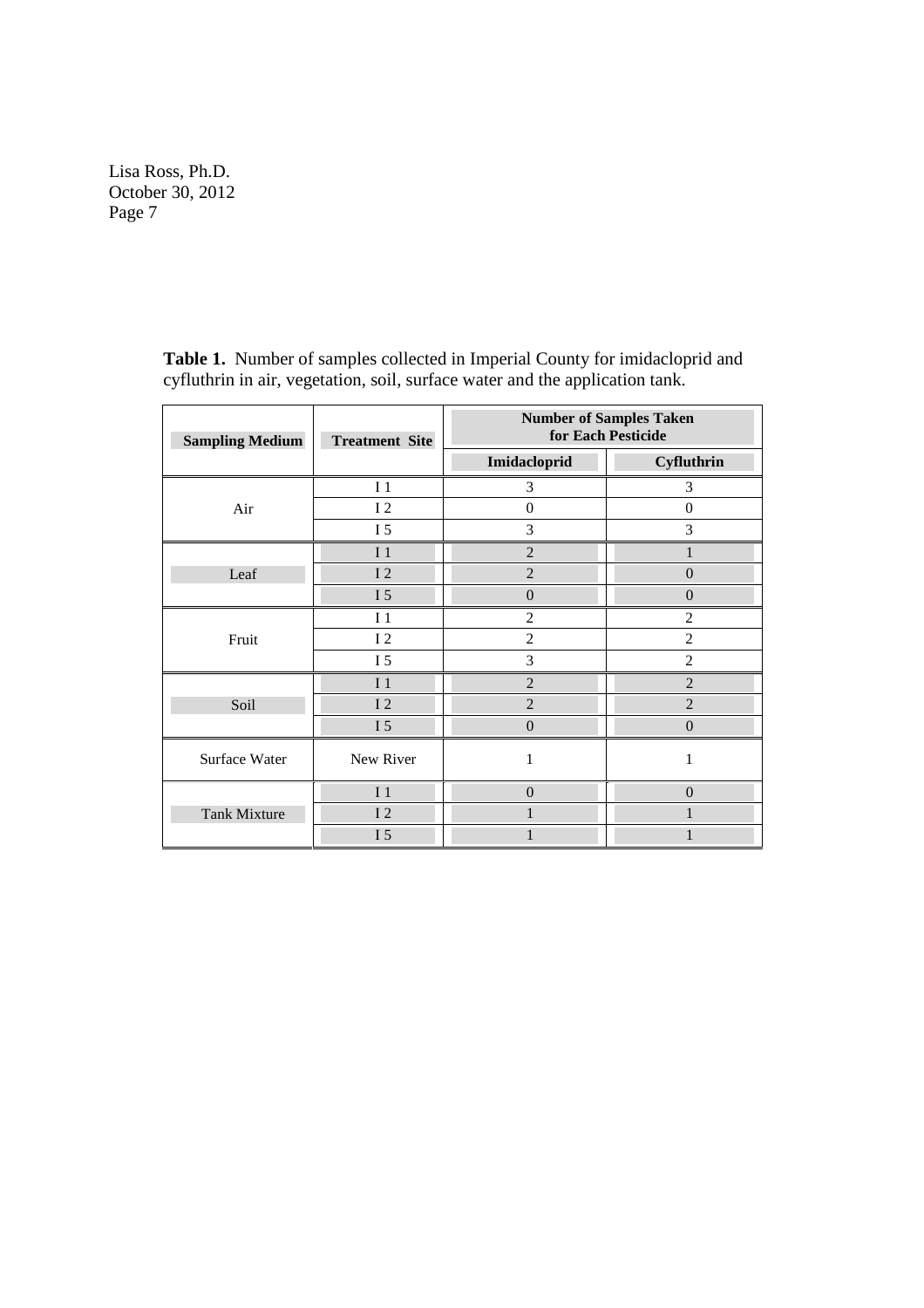**Table 2.** Analytical methods used for imidacloprid and cyfluthrin in all sampling media. Reporting limits presented in micrograms per cubic meter  $(\mu g/m^3)$ , parts per million (ppm), parts per billion (ppb) and percent.

|                        |                                                                                   | Imidacloprid                     | Cyfluthrin                               |                                          |  |
|------------------------|-----------------------------------------------------------------------------------|----------------------------------|------------------------------------------|------------------------------------------|--|
| <b>Sampling Medium</b> | Analytical<br><b>Method</b>                                                       | <b>Reporting Limit</b>           | <b>Analytical</b><br><b>Method</b>       | <b>Reporting Limit</b>                   |  |
| Air                    | $E_{EM}$ 12.3                                                                     | $10.02 - 0.18 \text{ µg/m}^3$    | EM 16.0<br>(Modified)                    | $^{\dagger}$ 0.1 – 1.1 µg/m <sup>3</sup> |  |
| Leaf                   | EM 12.4                                                                           | $0.1$ ppm                        | EM 12.5<br>(Modified)                    | $0.05$ ppm                               |  |
| Fruit                  | $\stackrel{\text{\ddagger}\text{\ddagger}}{=}$ EM 12.5<br>PDP-SM-1<br>$RES-SM-11$ | $\frac{1}{10}$ (0.01 – 0.05 ppm) | $^{11}$ EM 12.5<br>PDP-SM-1<br>RES-SM-11 | $\frac{1}{10}$ 0.01 – 0.05 ppm           |  |
| Soil                   | EM 12.6                                                                           | $0.01$ ppm                       | EM 52.9<br>(Modified)                    | $0.01$ ppm                               |  |
| Surface Water          | EM 33.5                                                                           | $0.05$ ppb                       | EMON-SM-05-023                           | $0.02$ ppb                               |  |
| <b>Tank Mixture</b>    | EM 33.5                                                                           | Percent                          | EMON-SM-05-023                           | Percent                                  |  |

**‡** Analytical methods protocols available at: http://www.cdpr.ca.gov/docs/emon/pubs/em\_methd\_main.htm

<sup>†</sup> The reporting limit for air samples varies from 0.02 to 0.18  $\mu$ g/m<sup>3</sup> for imidacloprid and from 0.1 to 1.1  $\mu$ g/m<sup>3</sup> for cyfluthrin due to the variation in sample collection duration (sample volume)

**‡‡** List of all analytical methods used for fruit analysis during 2009-2010 monitoring

<sup>††</sup> Reporting limits are between 0.01 and 0.05 ppm, depending on sample and analytical method used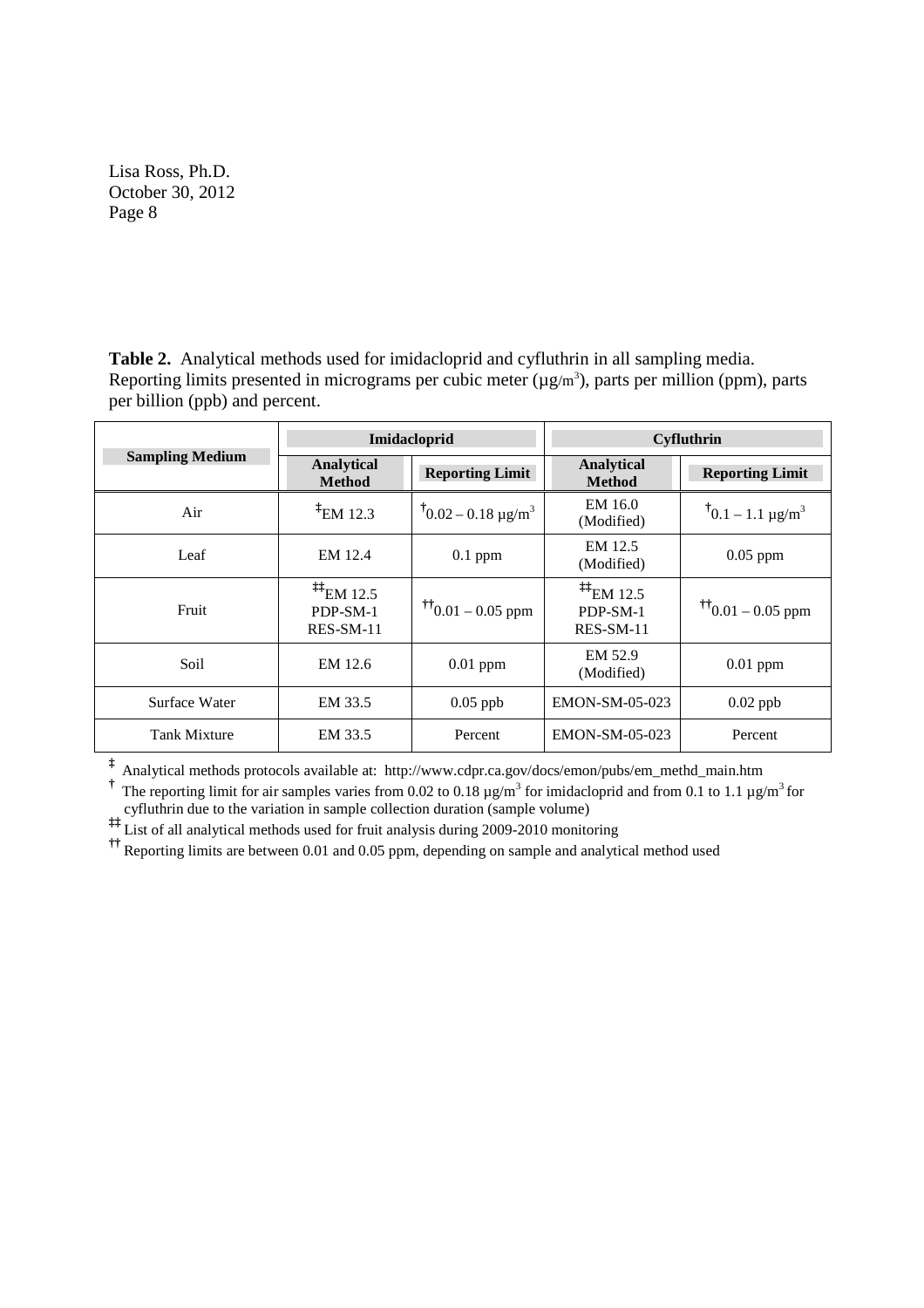**Table 3.** Results of air sampling in Imperial County for imidacloprid and cyfluthrin treatments on March 17, 2009 and May 12, 2009. Results are presented in micrograms per cubic meter  $(\mu g/m^3)$ .

|              | <b>DPR</b> Sample<br><b>Number</b> | <b>Treatment</b><br><b>Site</b> | <b>Sample Date</b> | <b>Sample Type</b> | Amount<br><b>Detected</b><br>$(\mu g/m^3)$ | <b>Reporting</b><br>Limit<br>$(\mu g/m^3)$ |
|--------------|------------------------------------|---------------------------------|--------------------|--------------------|--------------------------------------------|--------------------------------------------|
|              | 0121                               | I <sub>1</sub>                  | 03/17/2009         | Pre-Treatment      | $^{\dagger}ND$                             | 0.02                                       |
|              | 0122                               | I <sub>1</sub>                  | 03/17/2009         | Treatment          | ND                                         | 0.11                                       |
| Imidacloprid | 0125                               | I <sub>1</sub>                  | 03/17/2009         | Post-Treatment     | ND                                         | 0.01                                       |
|              | 0206                               | I <sub>5</sub>                  | 05/12/2009         | Pre-Treatment      | ND                                         | 0.02                                       |
|              | 0220                               | I 5                             | 05/12/2009         | Treatment          | ND                                         | 0.11                                       |
|              | 0208                               | I 5                             | 05/12/2009         | Post-Treatment     | ND                                         | 0.18                                       |
|              | 0124                               | I <sub>1</sub>                  | 03/17/2009         | Pre-Treatment      | ND                                         | 0.1                                        |
|              | 0123                               | I <sub>1</sub>                  | 03/17/2009         | Treatment          | ND                                         | 1.0                                        |
| Cyfluthrin   | 0120                               | I <sub>1</sub>                  | 03/17/2009         | Post-Treatment     | ND                                         | 0.2                                        |
|              | 0210                               | I <sub>5</sub>                  | 05/12/2009         | Pre-Treatment      | ND                                         | 0.2                                        |
|              | 0215                               | I 5                             | 05/12/2009         | <b>Treatment</b>   | ND                                         | 1.1                                        |
|              | 0209                               | I 5                             | 05/12/2009         | Post-Treatment     | ND                                         | 0.1                                        |

**†** Not detected; concentration below the reporting limit

**Table 4.** Results of leaf samples collected in Imperial County for imidacloprid and cyfluthrin treatments on March 17, 2009. Results are presented in parts per million wet weight (ppm).

| <b>DPR</b>                     |                                 |                    | Imidacloprid                              |                                    | Cyfluthrin                                |                                    |
|--------------------------------|---------------------------------|--------------------|-------------------------------------------|------------------------------------|-------------------------------------------|------------------------------------|
| <b>Sample</b><br><b>Number</b> | <b>Treatment</b><br><b>Site</b> | <b>Sample Type</b> | <b>Amount</b><br><b>Detected</b><br>(ppm) | <b>Reporting</b><br>Limit<br>(ppm) | <b>Amount</b><br><b>Detected</b><br>(ppm) | <b>Reporting</b><br>Limit<br>(ppm) |
| 0127                           | I <sub>1</sub>                  | Pre-Treatment      | $\mathrm{^7} \mathrm{ND}$                 | 0.1                                |                                           |                                    |
| 0130                           | 12                              | Pre-Treatment      | ND                                        | 0.1                                | ----                                      | ----                               |
| 0133                           | I <sub>1</sub>                  | Post-Treatment     | ND                                        | 0.1                                | 0.06                                      | 0.05                               |
| 0135                           | $\mathsf{L}$                    | Post-Treatment     | <b>ND</b>                                 | $0.1\,$                            |                                           |                                    |

**†** Not detected; concentration below the reporting limit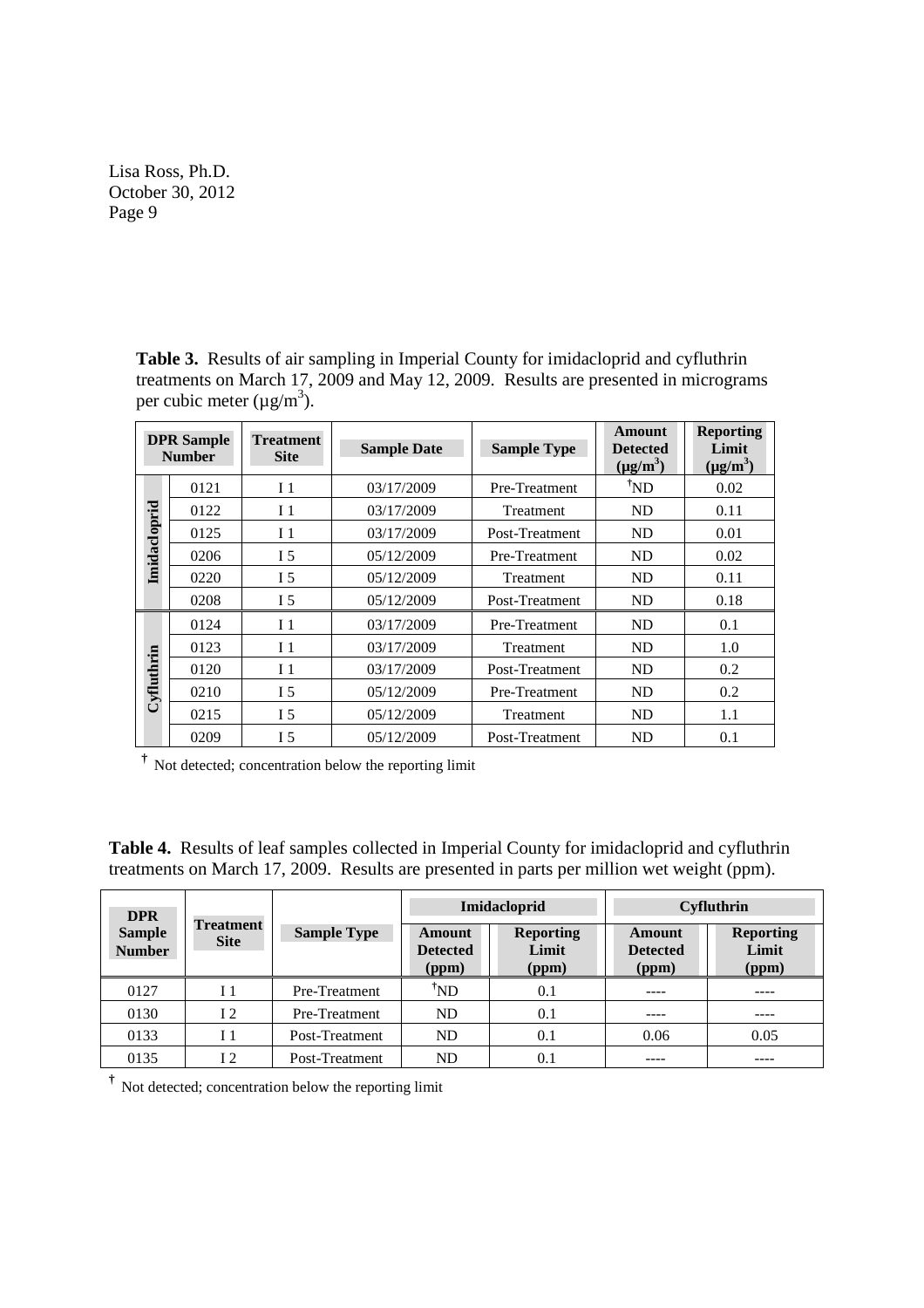**Table 5.** Results of whole fruit (lemon rind and pulp) samples collected in Imperial County for imidacloprid and cyfluthrin treatments on March 17, 2009 and May 12, 2009. Results are presented in parts per million (ppm).

| <b>Treatment Date</b> |            | <b>Treatment</b><br><b>Sample Date</b><br><b>Site</b> |            | <b>Weeks After</b><br><b>Treatment</b> | <b>Amount</b><br><b>Detected</b><br>(ppm) | <b>Reporting</b><br>Limit<br>(ppm) | <b>U.S. EPA</b><br><b>Tolerance</b><br>(ppm) |
|-----------------------|------------|-------------------------------------------------------|------------|----------------------------------------|-------------------------------------------|------------------------------------|----------------------------------------------|
|                       | 03/17/2009 | I <sub>1</sub>                                        | 03/17/2009 | $\Omega$                               | $^{\dagger}ND$                            | 0.05                               |                                              |
|                       | 03/17/2009 | I <sub>1</sub>                                        | 12/15/2010 | 89                                     | ND                                        | 0.01                               | 0.70                                         |
|                       | 03/17/2009 | 12                                                    | 03/17/2009 | Background                             | ND                                        | 0.05                               |                                              |
| Imidacloprid          | 03/17/2009 | 12                                                    | 03/17/2009 | $\Omega$                               | ND                                        | 0.05                               |                                              |
|                       | 05/12/2009 | I <sub>5</sub>                                        | 12/08/2009 | 29                                     | 0.23                                      | 0.01                               |                                              |
|                       | 05/12/2009 | I 5                                                   | 10/07/2010 | 72                                     | 0.02                                      | 0.02                               |                                              |
|                       | 05/12/2009 | I 5                                                   | 12/15/2010 | 81                                     | ND                                        | 0.01                               |                                              |
|                       | 03/17/2009 | I <sub>1</sub>                                        | 03/17/2009 | $\Omega$                               | ND                                        | 0.05                               |                                              |
|                       | 03/17/2009 | I <sub>1</sub>                                        | 03/17/2009 | $\Omega$                               | 0.08                                      | 0.05                               |                                              |
| Cyfluthrin            | 03/17/2009 | 12                                                    | 03/17/2009 | Background                             | ND                                        | 0.05                               | 0.20                                         |
|                       | 03/17/2009 | 12                                                    | 03/17/2009 | $\theta$                               | ND                                        | 0.05                               |                                              |
|                       | 05/12/2009 | I 5                                                   | 12/08/2009 | 29                                     | <b>ND</b>                                 | 0.05                               |                                              |
|                       | 05/12/2009 | I 5                                                   | 10/07/2010 | 72                                     | <b>ND</b>                                 | 0.01                               |                                              |

**†** Not detected; concentration below the reporting limit

**Table 6.** Results of soil sampling in Imperial County for imidacloprid and cyfluthrin treatments on March 17, 2009. Results are presented in parts per million (ppm).

|                                              |                                 |                    | Imidacloprid                              |                                    | Cyfluthrin                                |                                    |
|----------------------------------------------|---------------------------------|--------------------|-------------------------------------------|------------------------------------|-------------------------------------------|------------------------------------|
| <b>DPR</b><br><b>Sample</b><br><b>Number</b> | <b>Treatment</b><br><b>Site</b> | <b>Sample Type</b> | <b>Amount</b><br><b>Detected</b><br>(ppm) | <b>Reporting</b><br>Limit<br>(ppm) | <b>Amount</b><br><b>Detected</b><br>(ppm) | <b>Reporting</b><br>Limit<br>(ppm) |
| 0126                                         | I 1                             | Pre-Treatment      | $^{\dagger}ND$                            | 0.01                               | ND.                                       |                                    |
| 0131                                         | 12                              | Pre-Treatment      | ND                                        | 0.01                               | ND                                        | 0.01                               |
| 0132                                         | I <sub>1</sub>                  | Post-Treatment     | 26.9                                      | 0.01                               | 0.06                                      |                                    |
| 0134                                         | I <sub>2</sub>                  | Post-Treatment     | 46.6                                      | 0.01                               | 0.11                                      |                                    |

**†** Not detected; concentration below the reporting limit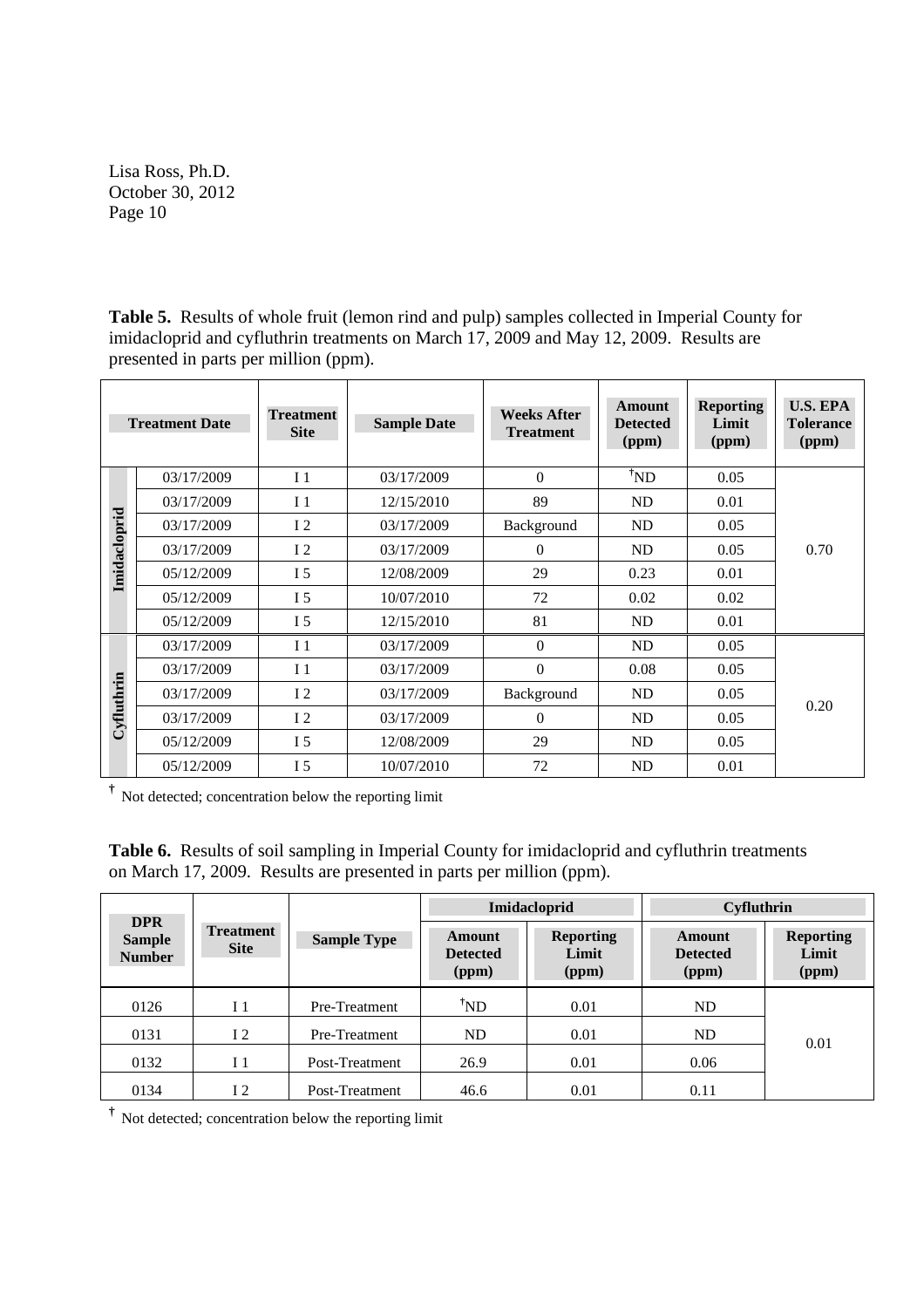**Table 7.** Results of surface water sampling in Imperial County for imidacloprid and cyfluthrin. Samples were taken from the New River on March 10, 2009. Reporting limits presented in parts per billion (ppb).

| <b>DPR</b> Sample |                        | <b>Imidacloprid</b>    | Cvfluthrin             |                        |  |
|-------------------|------------------------|------------------------|------------------------|------------------------|--|
| <b>Number</b>     | <b>Amount Detected</b> | <b>Reporting Limit</b> | <b>Amount Detected</b> | <b>Reporting Limit</b> |  |
| 0116              | Trace                  | $0.05$ ppb             | ----                   |                        |  |
| 0118              | ----                   | ----                   | 'ND                    | $0.02$ ppb             |  |

**†** Analyte detected above the method detection limit, but below the reporting limit

**††** Not detected; concentration below the reporting limit

**Table 8.** Results of tank sampling in Imperial County for imidacloprid and cyfluthrin treatments on March 17, 2009 and May 12, 2009.

|              | <b>DPR</b><br><b>Sample</b><br><b>Number</b> | <b>Treatment</b><br><b>Site</b> | <b>Tank Serial</b><br><b>Number</b> | <b>Tank Sample</b><br>Date | <b>Amount</b><br><b>Detected</b><br>(Percent) | Average<br><b>Concentration</b><br>(Percent) |
|--------------|----------------------------------------------|---------------------------------|-------------------------------------|----------------------------|-----------------------------------------------|----------------------------------------------|
| Imidacloprid | 0136                                         | 12                              | 1201776                             | 03/17/2009                 | 0.031                                         | 0.029                                        |
|              | 0212                                         | I 5                             | 1201743                             | 05/12/2009                 | 0.027                                         |                                              |
| Cyfluthrin   | 0139                                         | 12                              |                                     | 03/17/2009                 | 0.0013                                        | 0.0014                                       |
|              | 0213                                         | I 5                             | 1201743                             | 05/12/2009                 | 0.0014                                        |                                              |